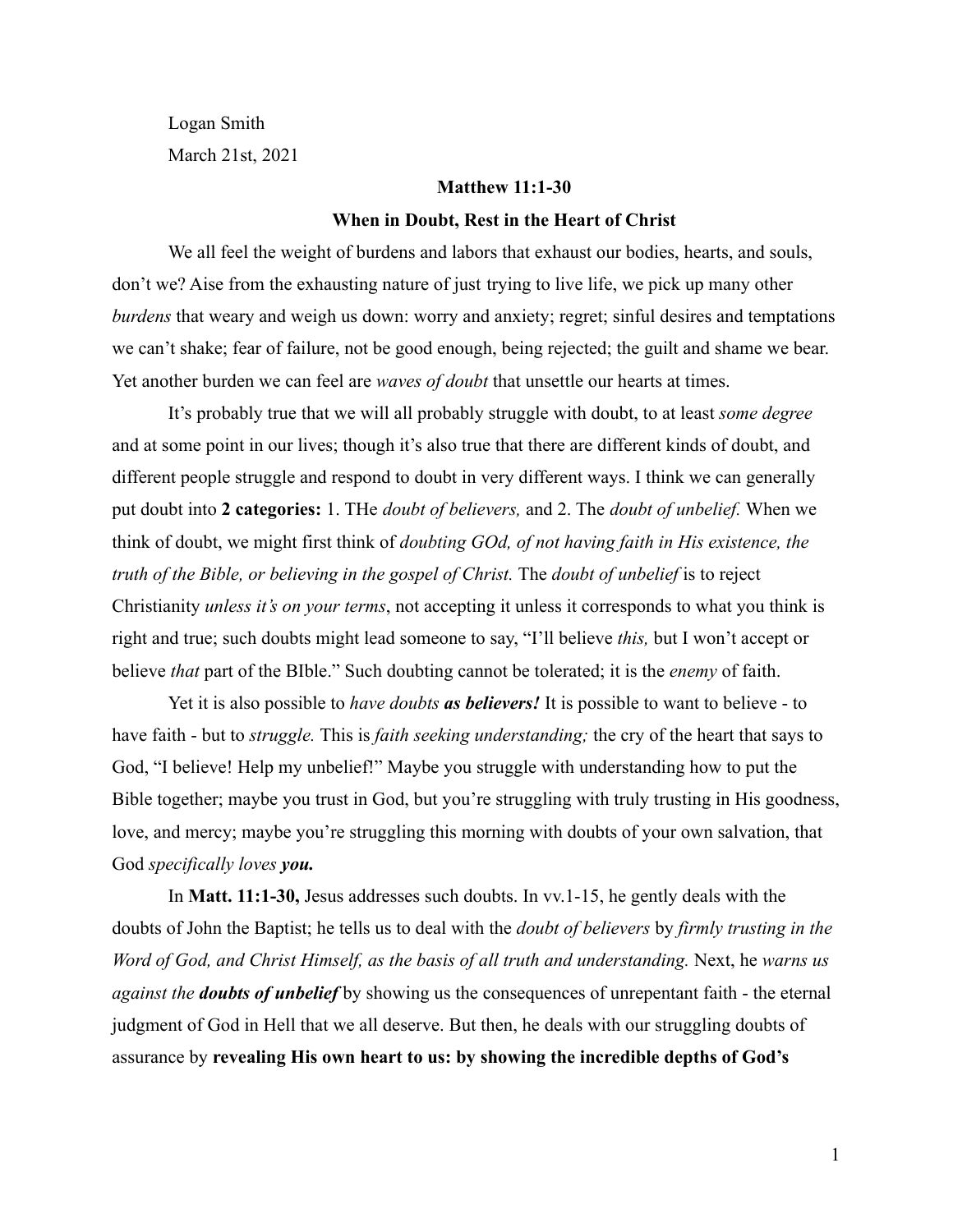*compassionate, gracious love* to us in Christ Jesus! So let us rest our hearts in the assurance of Christ's truth in these chapters this morning.

#### **I. Our Faith is Grounded in the Sure Truth of God's Word (vv.1-15)**

In vv.1-3, John the Baptist, who has been imprisoned by King Herod because of his message of repentance, writes to Jesus. Shockingly, he reveals that he's having *doubts -* he's questioning whether or not Jesus is the true Messiah, or if there is another one who is to come. This is shocking because *John himself* announced to everyone that Jesus truly is the Christ - God's promised savior - in Matt. 3! Of all people, we would assume John the Baptist would have a sure faith, free from any doubts! And yet, he writes to Jesus, asking him for reassurance.

Why would John have any doubts? Because it did not appear as if Jesus was fulfilling all of the Old Testament salvation promises. THe **blessing** of Christ's ministry was clear enough; but where was God's promised judgment against His enemies and deliverance for His people?

Jesus reassures John (and his disciples) that he is truly the promised Messiah by pointing to how he fulfills the Old Testament prophecies: he says in **vv.4-6:** "Go and tell John what you hear and see: the blind receive their sight, and the lame walk, lepers are cleansed and the deaf hear, and the dead are raised up, and the poor have good news preached to them. And blessed is the one who is not offended by me."

Jesus is quoting various scriptures: for example,**Isaiah 35:5-6** says that when God's promised salvation comes, the "eyes of the blind shall be opened;" "ears of the deaf unstopped;" "then shall the lame" walk**; Isaiah 61:1** says the Messiah shall "bring good news to the poor;" and **Isa.26:19** prophecies that *the dead will be raised up.*

The point is clear: Jesus is the "promised one" who was to "come from God." He fulfills God's promises of a savior. As these miracles he mentions make clear, he's *reversing* the effects of sin. such as physical defects, disease, and disability; even death! So then, Jesus reassures John the Baptist by *clearly affirming* that He is indeed God's promised savior by **pointing to the sure truth of God's Word and His infallible promises.**

But then, in **vv.7-15,** Jesus goes further: he even proves that he is the promised savior by *defending John the Baptist's role and ministry.* John the Baptist was truly *a prophet.* "Yes, I tell you, and more than a prophet." A prophet himself, yet also fulfillment of prophecy. - He is the promised forerunner, preparing the way for the Messiah. THis is what Jesus means when he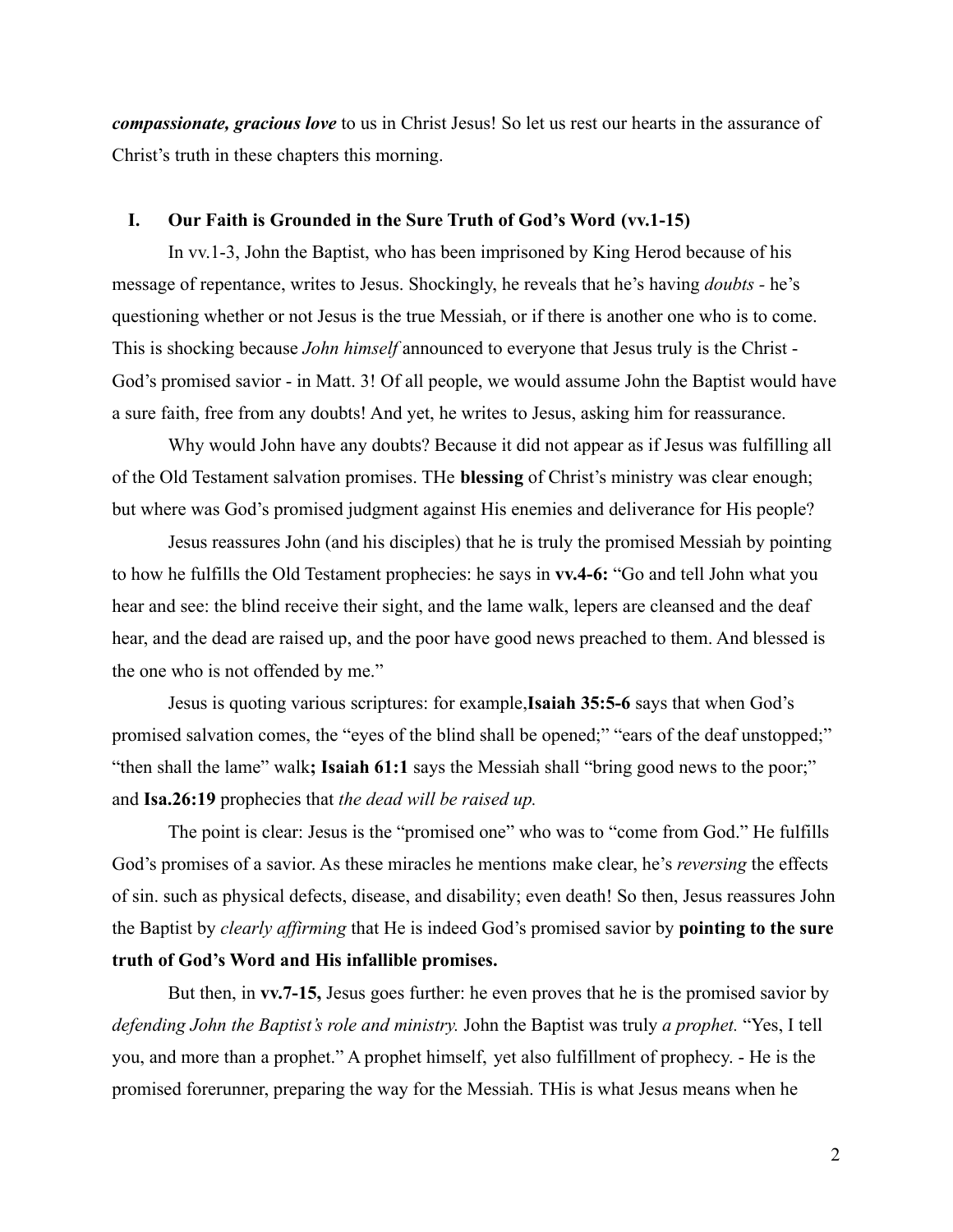quotes *Mal.* 3:1 - John is the "messenger" of the Lord who comes to prepare the way for Him. Jesus makes the same point in **v.14** when he calls John the Baptist *"Elijah."* He's referencing **Mal. 4:5:** "Behold, I will send you Elijah the prophet before the great and awesome day of the LORD comes." Again, the point is clear: John is the messenger, preparing the way for Jesus, the Messiah, who is also **GOd Himself,** ushering in the "day of the Lord," bringing about both **judgment** and **salvation.**

Thus, this defense of John actually shines the light *back on Christ:* John, and all of the other prophets before him (v.13), *pointed to Jesus!* Indeed, John is the "greatest" of the prophets because his time overlapped with Jesus Himself, and he gets to see the promises being fulfilled! Jesus truly came to *save us from our sins!* And he tells us that if we have any doubts, we can just look to the sure promises of GOd - *for the entirety of the Bible points to Christ and assures us that He is indeed the GOd-Man, the promised One who came to save us from our sins as His people who believe in Him!*

So here's the application for us today: We deal with doubt as believers by *trusting GOd's Word as our ultimate authority for truth.* How do we know this is true? *Because God has told us so.*

Now you might say, "Stop it right there; that's circular reasoning. How can "because God said so" be good enough proof that what the BIble says is right and true?" This is good enough proof because we are appealing to *God Himself* as our ultimate authority for what truth is!

This is not circular logic; it's **necessary.** Any worldview must make a claim of an ultimate authority for truth. Whatever is appealed to as our ultimate authority is our functional God/god. A secular worldview, for example, may claim that *science* is their ultimate authority of truth*.* THis is very common among non-believers in our modern American culture. How do we know something is true or reliable? THey answer: *because science says so.* And if science cannot prove it or speak definitively to it, then *it cannot be trusted or accepted as fact.* THis is why some atheists claim not to believe in GOd: because Christianity cannot be *proven by science.* Science is claimed as their ultimate authority.

But science is just the process of *human beings* making observations of the physical world, hypothesizing theories to explain the observations, and then trying to prove the theories. Science changes; science can be wrong; science cannot explain everything. Why? Because science *is dependent upon us.* We are limited, deficient, finite beings. *We're wrong all the time!*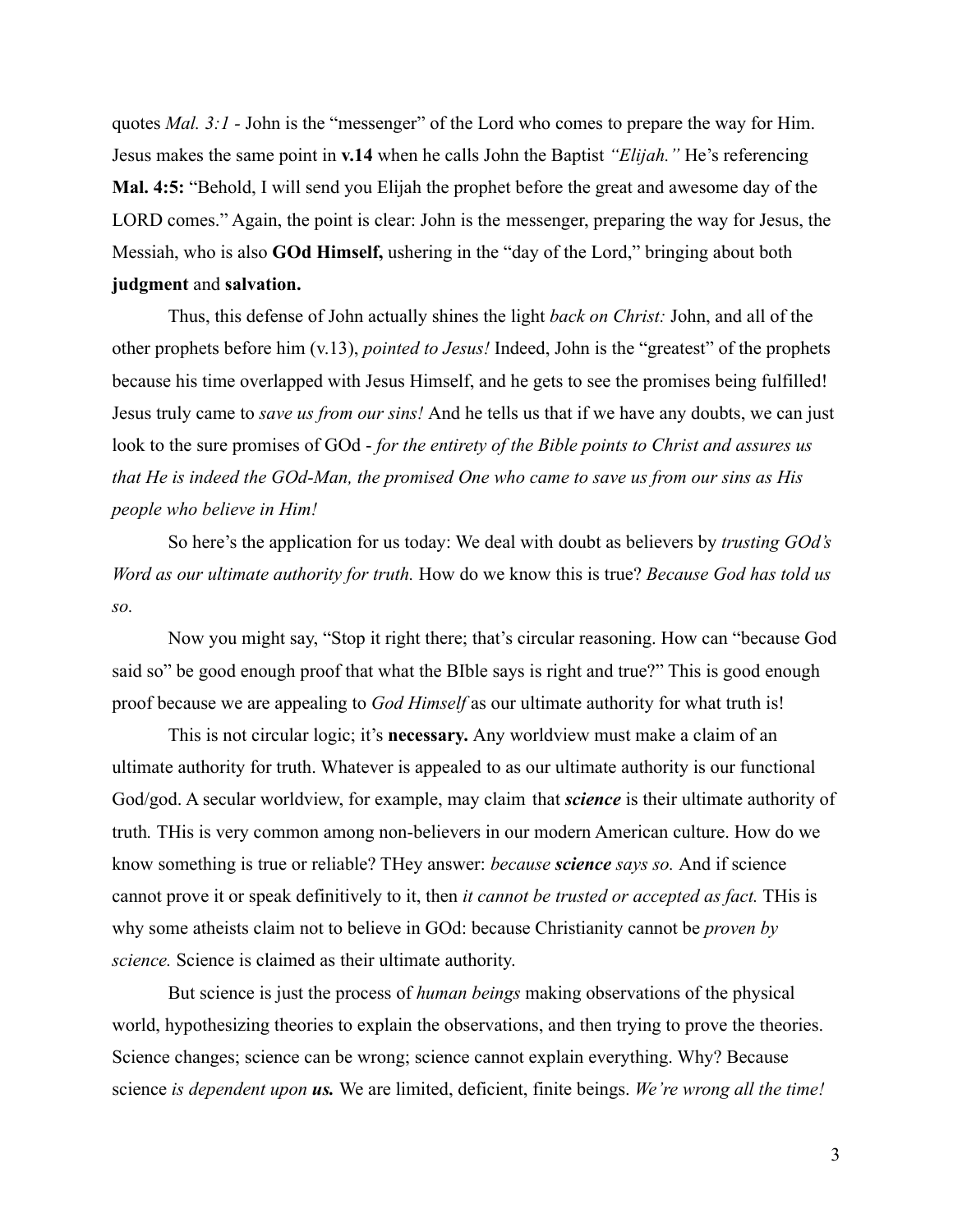And so, science can be wrong! Science is *limited* to what we can observe physically. Science has no authority or capability to address immaterial things - such as emotion, morality, spiritual realities, or *anything not physical!* Now this by no means makes science wrong! Science can be extraordinarily wonderful; its a gift from God to us! But science *makes a terrible ultimate authority of what is true.*

But you may respond, "Ok, that makes sense. But how do we answer the objection that our claim of GOd as our ultimate authority is circular reasoning?" The answer is: *all logic must eventually circle back to whatever our ultimate truth claim is.* If we were to appeal to anything *beyond God* to prove His existence or the truth of what He says, then we would be claiming that *that other thing is our authority,* not God. For example, if we said, "I know God is real because of the way I feel," or "I know GOd *isn't real* because I can't see him," then we're claiming that *we* are the ultimate authority, that *we* get to decide what is true or not. But this is patently false! How we feel or what we experience does not affect objective truth. God is the creator of all things; God is the origin standard and standard of all that exists, is good, or is true. Therefore, *we must appeal to God as our ultimate authority* for knowing anything!

And we do this everytime we ground our understanding of truth *in the Word of God.* God is God; therefore, His Word is true and cannot fail. We must accept His Word on His own terms, accepting His truth claims as authoritative. But this is by no means *blind faith.* It is perfectly reasonable; the fact that GOd is the authority of truth make *complete sense* of everything else! As we study GOd's Word, we see that everything is *coherent and consistent,* perfectly true; which proves the claim that *God's Word cannot be wrong!* And so, it explains creation, morality, good, and evil; and even explains *how we can know God, be reconciled to Him, forgiven of our sins and saved from His Wrath, and enter into eternal life with Him!*

So let us wash away our doubts by *firmly grounding our understanding of truth in GOd Himself and His infallible Word - not ourselves.*

[Transition] Next, Jesus encourages us to believe by *reminding us what is at stake;* He warns us against the consequences of the *doubt of unbelief* and rejecting Jesus.

## **II. All Who Do Not Repent Will Face God's Judgment (vv.16-24)**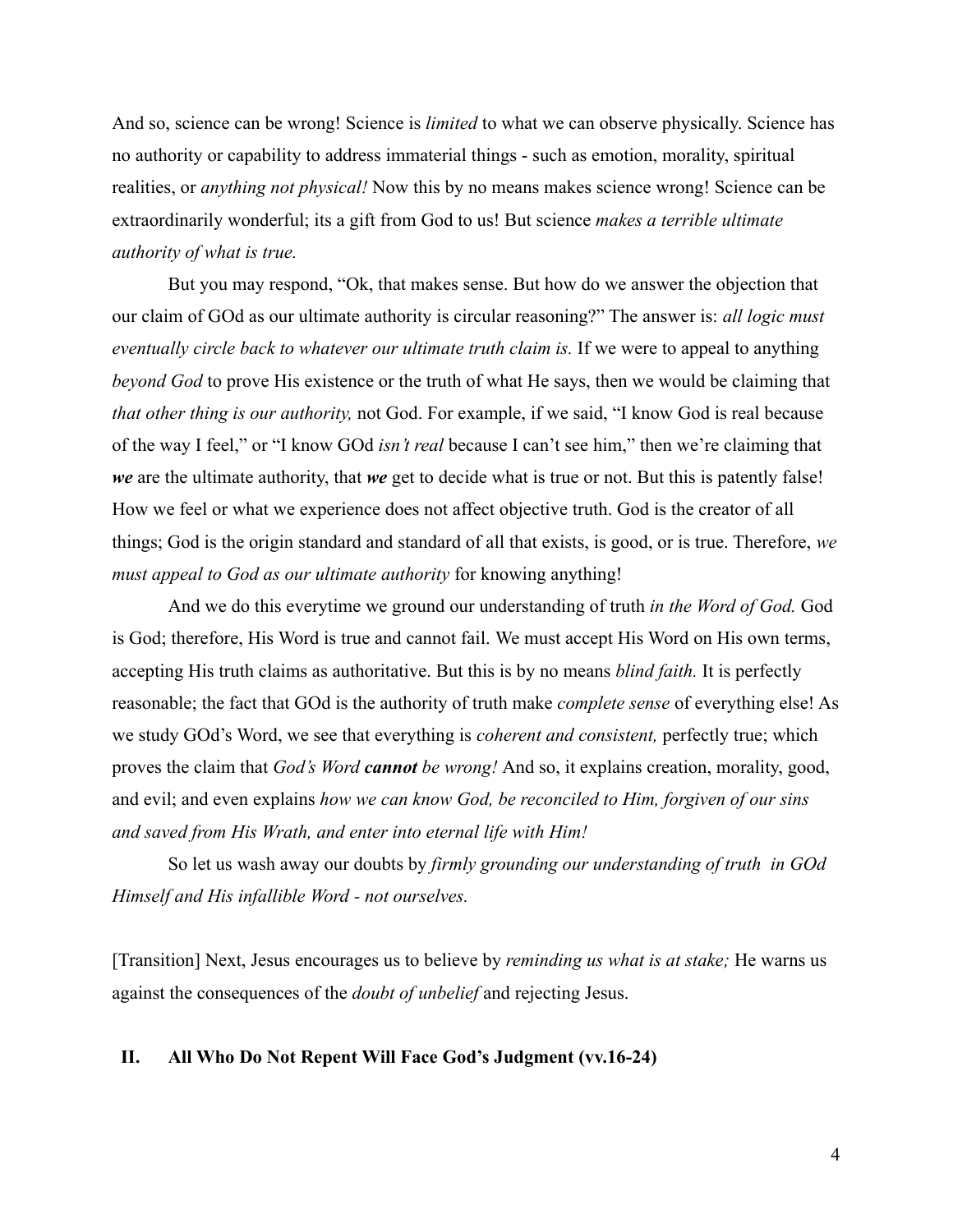Despite the fact that the whole Bible points to Christ, as both John and Jesus's ministries made clear, many rejected their message and their ministries; this is what **vv.16-19** make clear. Even though John and Jesus proclaimed the message differently, they both were displaying the divine wisdom of GOd and proclaiming His Word; and they were both rejected by the people of Israel at large.

Jesus makes this point with the analogy of a children's game being played in the marketplace: the children try to play a "wedding game," but the other children to want to dance and act happy; so instead, they try a "funeral game," yet the others still don't join in - they refusing to be both *happy* and *sad.*

Here's the point: John the Baptist lived an "ascetic" life, refusing comforts and luxury. He did not join in dinner parties; he never drank alcohol. However, unbelievers *rejected* John and His message, saying, "He has a demon." He preached **repentance unto salvation,** and they wanted nothing to do with it.

Jesus, on the other hand, did not live an ascetic life. "The Son of Man came eating and drinking," meaning he did attend dinner parties and he did drink alcohol, even in the company of sinners! Even though it was very different than John, they rejected Jesus, too: "they say, ''Look at him! A glutton and a drunkard, a friend of tax collectors and sinners!'" Jesus was obviously no more a glutton and drunkard than John was demon-possessed; yes, he feasted and he drank alcohol, but always with moderation. Yes, he associated with sinners; but he himself was not a sinner. Jesus came preaching the *gospel of grace* - good news for sinners like us!

Yet unbelief rejects both **John and Jesus,** for Jesus and John preach the same message: *repent and believe in Christ for the free gift of salvation from sin by grace!* Unbelief **rejects both repentance and grace. Unbelief rejects the demand to live a different life, turning away from sin and to GOd in obedient faith;** at the same time, in an ironic contradiction, **unbelief also rejects the grace of the gospel, that salvation is Christ is wholly by grace, not by our own good works.**

Then, Jesus warns of the consequences for all who *reject* the gospel message and refuse to repent. In **vv.20-24,** he makes it explicitly clear: **all who reject Christ - all who respond to God's Word and the gospel with** *unbelief* **will face the** *wrath of God* **on the day of Judgment.**

Jesus pronounces *"woe"* on the cities and towns of Galilee - the area where the majority of his ministry, teachings, and miracles have taken place so far. God's light of redemption was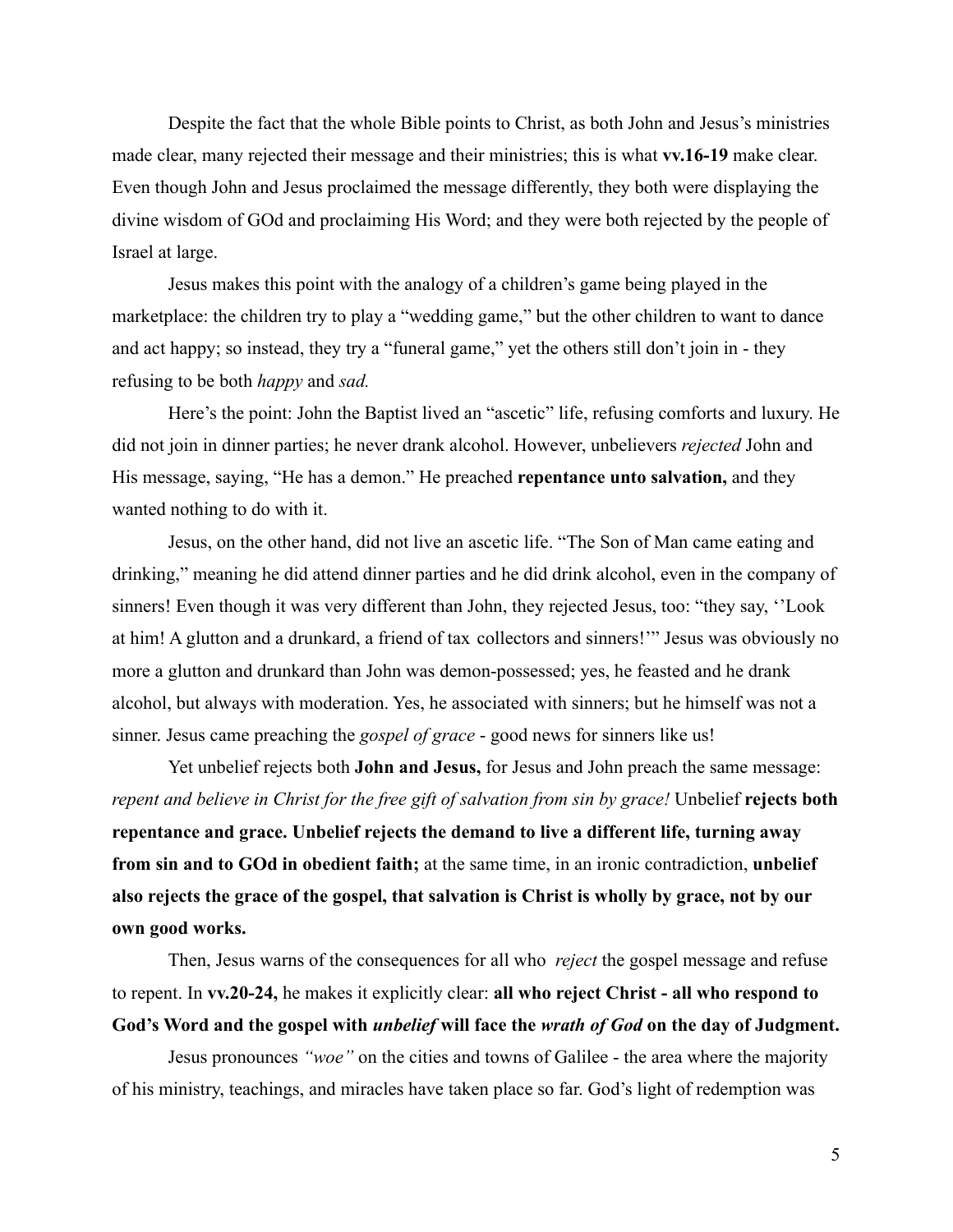being specially *revealed* in the person, life, and works of Jesus in these places; some believed and followed Jesus, yet it appears that the *majority of people rejected Jesus in disbelief!* They refused to accept Christ, and His message, in faith. How do we know they didn't believe? Because of **v.20:** "Then he began to denounce the cities where most of his might works had been done, *because they did not repent."* True faith is **repentant faith;** to truly believe in Christ is to *repent* - to turn to Christ and follow Him with complete faith, resulting in a changed life.

Therefore, Christ *warns them of the consequences of their unrepentant and lack of faith.* He declares the judgment they will receive: it will be worse for them on the day of judgment than "Tyre and Sidon" (**v.21),** pagan, Gentile cities representing enemies of God and ISrael in the Old Testament. Jesus declares that such pagan cities would have *repented and believed* if Jesus's ministry had taken place there; he describes them responding in the same way Nineveh responded to Jonah. Even more striking, he declares their judgment will even be worse than "the land of Sodom" (**v.23-24),** whose sin, guilt, and judgment is legendary and infamous; indeed, they received judgment long ago.

Jesus is not excusing the sin and guilt of such wicked cities and people as Sodom and Gammorah. Their guilt and judgment is assumed. Rather, he is making the point that though all wicked people deserve and will receive the judgment of God, *it will by no means be easier for these Jews,* even though they are ethnically part of Israel; *if they reject Jesus and His message of salvation, then not only will they receive eternal judgment, but their fate will be even more severe than those who did not have such hope offered to them!*

Jesus plainly declares what such judgment entails in **v.23:** "You will be brought down to Hades," which means, "Hell." Eternal condemnation in Hell is the fate of all who refuse to repent and believe in Christ.

This is a sobering warning for us today. Though we have not seen Jesus in the flesh, we do *see and hear* the life, person, works, and message of Jesus in the Bible, GOd's Word. We have this same hope offered to us in the gospel of Christ today! We have just as much reason to believe, and absolutely no reason to reject Jesus. If anyone rejects Christ or refuses to repent and believe, *we are without excuse.*

All deserve the Holy, Just wrath of God; God does not owe mercy to anyone; yet how much more guilt do we bear if we are offered the mercy of Christ and yet reject it! If you're tempted to walk away from Christ and give in to the doubt of unbelief, ask yourself this: what if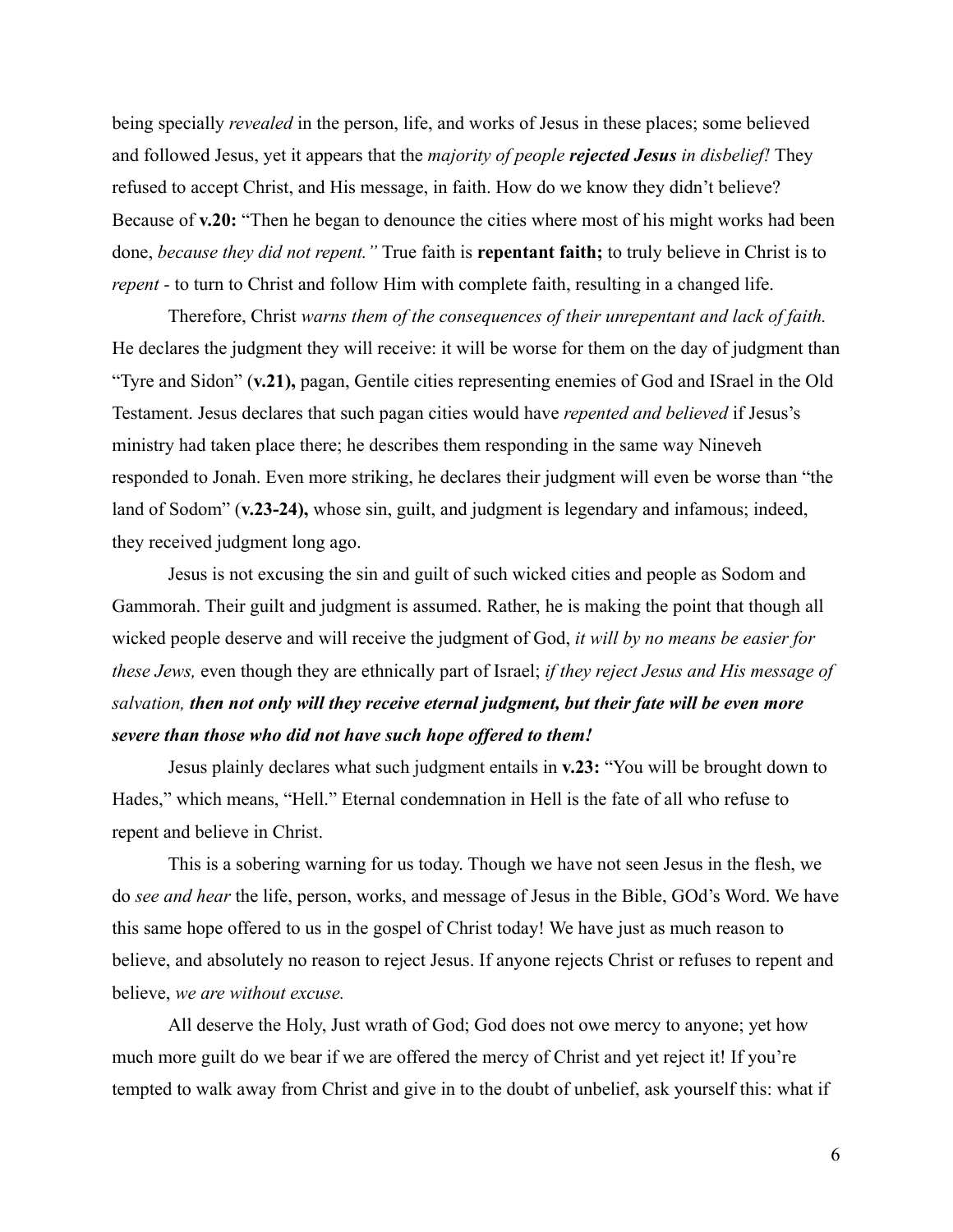you're wrong, and the message of Christ is indeed True? Are you willing to face the consequences?

[*Transition]* But none of us have to face those consequences - if we will but *repent and rest on the grace of God in Christ Jesus.*

# **III. We Can Rest in Assurance because Our Salvation Rests Entirely on Christ's Compassionate Grace (vv.25-30)**

After giving this sobering warning of the holy judgment of GOd that awaits all sinners who do not repent, Jesus then gives the *beautiful, free offer of salvation for all who turn to Him in faith.* In verses 25-30, Christ reminds us that the wondrous assurance of our salvation is that it rests *not on who we are or anything we do, but purely on the free, sovereign grace of our Lord!*

This is what Jesus tells us in **vv.25-26.** He draws a contrast between the "wise and understanding" - those who trust and rely on themselves as sufficient, being wise in their own eyes - and those he calls "little children" - which means those who have "childlike faith." He tells us that God reveals Himself and the truth of Christ - that God grants *true, repentant faith*  not to the "wise and understanding" but to those with childlike faith - to those who *truly believe* and are *dependent* on God, like little children fully trusting in their Father's love and provision. *That* is who GOd chooses to reveal Himself to in salvation. And **v.26** tell us: *this is according to God's "gracious will" -* His free, sovereign grace. **V.27** says the same thing, but from a different angle: *"no one knows the Father except the Son and anyone to whom the Son chooses to reveal Him."* In other words, anyone who truly *repents and believes in the gospel, resting on Christ in faith,* does so **purely because GOd has graciously revealed Himself to us, given us faith, and chosen to save us!** And Christ doesn't save us because there's anything special about you or me; not because we're smarter or wiser, or make better decisions; not because we just had better sense than someone else who refused to believe; not because we have more to offer or are morally superior. **NO, it is simply based on God's free grace!**

And this is meant to be a wondrous encouragement to us, giving us assurance of our salvation! Why? *Because our salvation is not dependent upon you or what you do! It's not rooted in your ability, not even in your sincerity! It's rooted wholly in the grace of God and his compassionate love towards you!*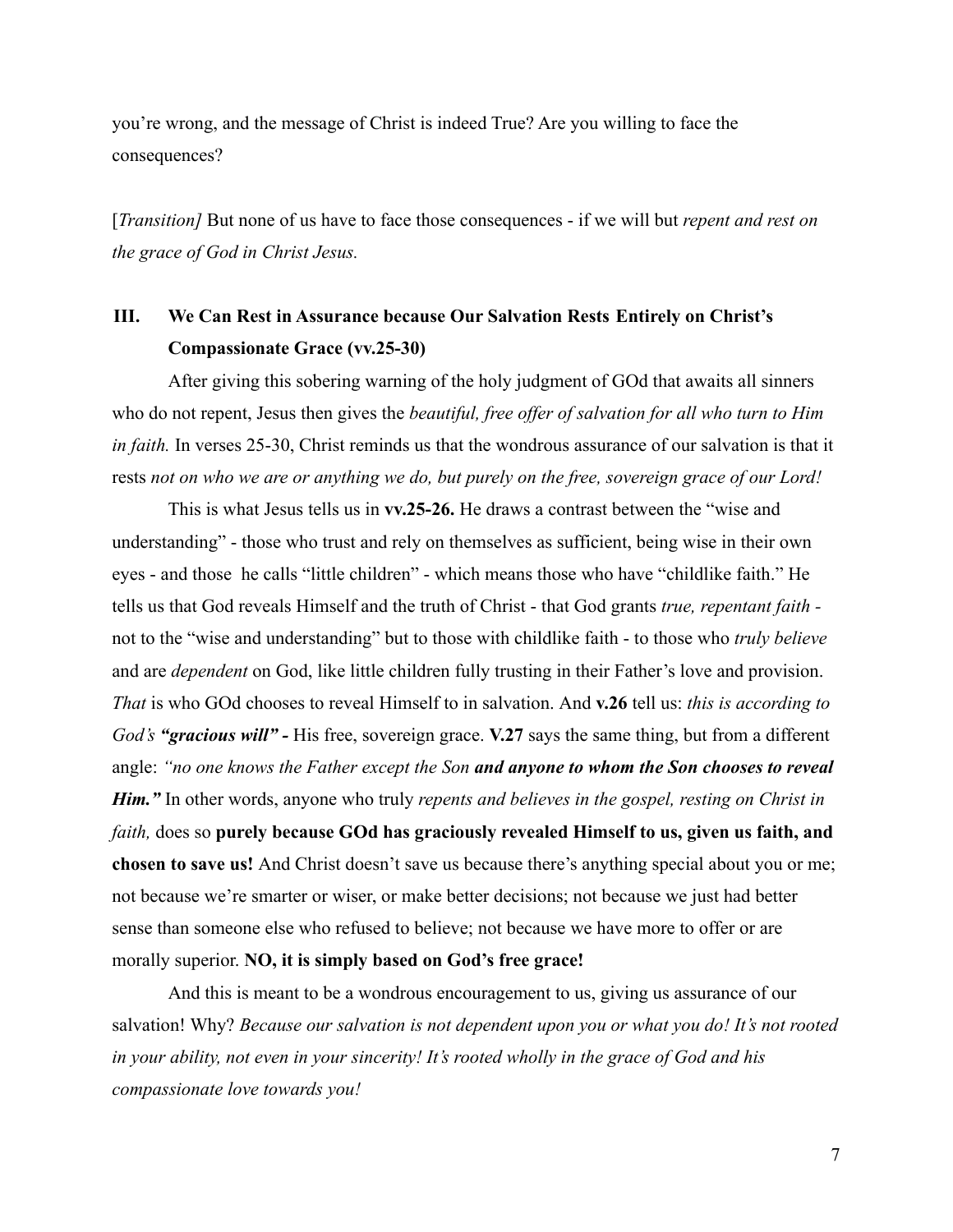And Christ reveals just how wonderful His grace towards us is as He *reveals His very heart to us!* And that's just what He does in **vv.28-30:** "Come to me, all who labor and are heavy laden, and I will *give your rest.* Take my yoke upon you, and learn from me, *for I am gentle and lowly in heart,* and you will find *rest for your souls.* For my yoke is easy, and my burden is light." Here, Christ reveals His heart to us: it is full of *gentle, accessible, compassionate love and grace towards messed up sinners like you and me,* and he invites us to *rest in Him!*

He invites *all* who are weary to *rest in Him;* to cast our burdens of *sin, guilt, and shame* on Him. He even calls us to cast the burdens of *doubt,* self-reliance, and legalism on Him as well! He calls us to lay aside the impossible, exhausting efforts of trying to rely on ourselves to *just be good enough.* INstead, he tells us to put on His *yoke* - a harness placed on an animal, a beast of burden like a horse or ox, to attach it to a cart so it can pull it. In other words, he calls us to *discipleship -* to "learn from" Jesus, following and obeying Him. But instead of bringing impossible, crushing pressure that weighs us down even further, such obedient discipleship *frees us; it is restful, relieving us from the burdens of sin, legalism, and any other worry or anxiety we bear when we try to depend and rely on ourselves.*

The call of discipleship is to *lay aside the burden of trying to work hard enough so that we will finally be accepted by God and others; to lay aside that constant guilt and shame you feel for your failures; the burden of knowing that you're not good enough.* And to rest instead in the wondrous assurance *that God accepts you just as you are - not because you're good enough, but because Christ is good enough in your place!*

We may say, "That sounds too good to be true!" If God is perfectly good, holy, and just, how could he ever accept a messed up, broken, rebellious failure like me? **Because Jesus is** *gentle and lowly in heart!*

But what exactly does this reveal about the heart of Christ? THere was a book written recently by Dane Ortlund that focuses entirely on answering this question; the book is called *"Gentle and Lowly: The Heart of Christ for Sinners and Suffers"* (and I highly recommend it to anyone who wants to know just how much Christ loves His people). Here is what Ortlund says about this phrase, *"I am gentle and lowly":*

This means Jesus is "Meek. Humble. Gentle. Jesus is not trigger-happy. Not harsh, reactionary, easily exasperated. He is the most understanding person in the universe. The posture most natural to him is not a pointed finger, but open arms. ...he is *accessible.* For all his resplendent glory and dazzling holiness, his supreme uniqueness and otherness, no